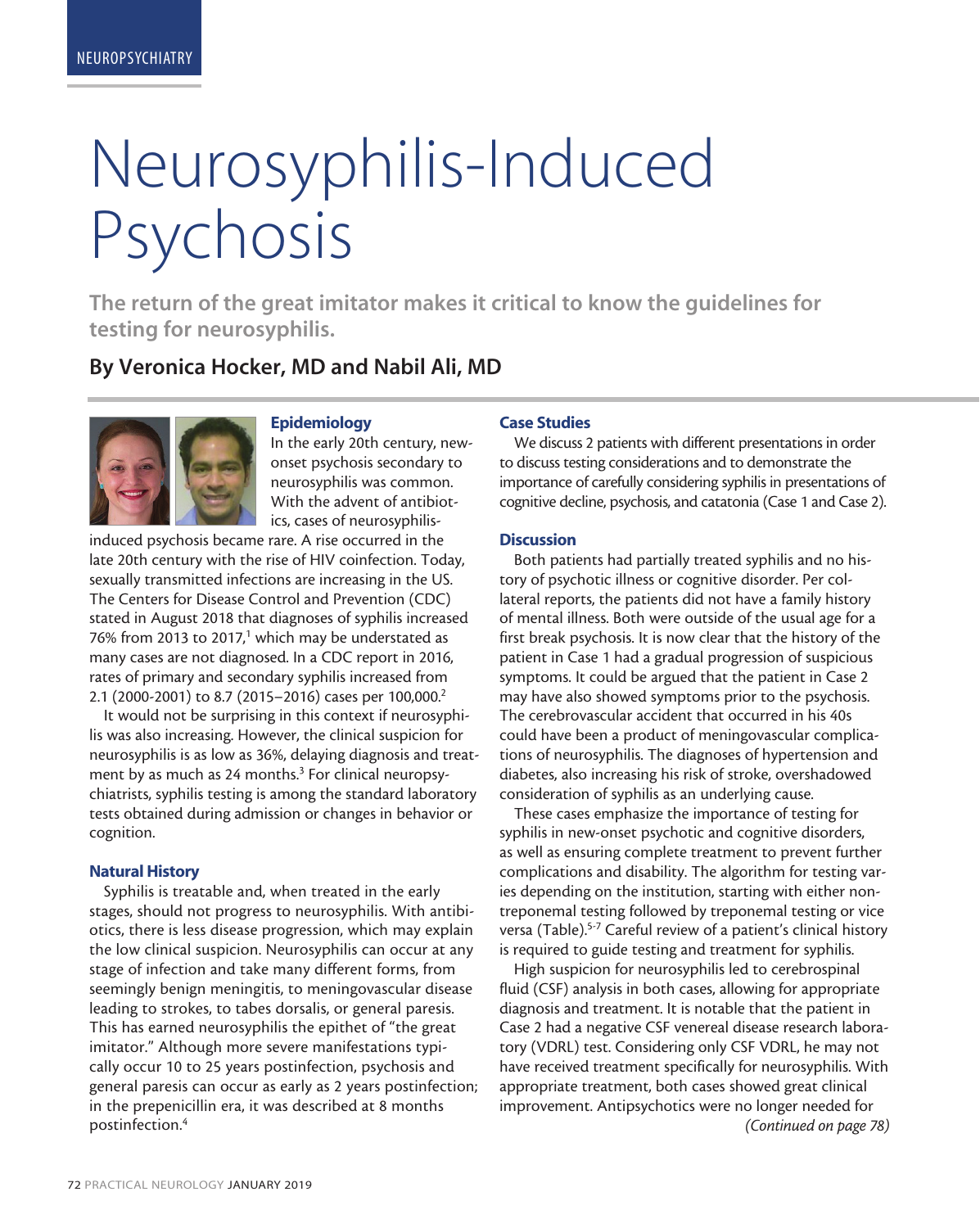# **Case 1. A Man Treated for Psychosis**

#### **History**

A man, age 36, with no psychiatric history other than cannabis use disorder in remission for 2 years had medical history notable for a positive rapid plasma reagin (RPR) titer 8 years earlier without documented treatment. Per collateral account, 1 year ago he started having increased clumsiness with slowed movements, increased forgetfulness, and soft, stuttering speech. Approximately 6 months later, he had forensic medical evaluation after breaking and entering. At that time, his RPR titer was 1:500. He received partial treatment. During the next few months, he had multiple hospitalizations for disorientation, psychosis (paranoia and hallucinations), and catatonia. He had multiple trials of high-dose antipsychotics with no response. In medical records, he was noted to be mute, not eating, not drinking, and standing still for long periods of time in odd positions.

#### Clinical Presentation

At the time of presentation, the patient continued to be combative but also had long stretches of posturing at the edge of his bed. His vital signs fluctuated dramatically. He was started on lorazepam, with no response other than stabilization of vital signs. Although he received a total daily dose of 22 mg lorazepam for catatonia, he had a Bush-Francis Catatonia Rating Scale (BFCRS) score of 28, notable for mutism, negativism, stereotypy, psychomotor persistence, grasp reflexes, catalepsy, echopraxia, and perseveration. Neurologic examination was limited by combativeness but was notable for bradyphrenia, bradykinesia, and diffuse hyperreflexia. Follow-up examination during periods of improved cooperation additionally revealed decreased visual acuity, dysarthria, left-sided weakness, decreased vibratory sensation to the knees, left greater than right hyperreflexia, and dysmetria.

## Laboratory Testing

Findings from the patient's laboratory studies were notable for a creatinine kinase level of 815, negative HIV-screen, negative urine drug screen (UDS), reactive *T. pallidum*, and an RPR titer of 1:32. Subsequent cerebrospinal fluid (CSF) analysis revealed a venereal disease research laboratory (VDRL) of 1:64 without pleocytosis. Brain MRI with and without contrast showed global cerebral atrophy with ventriculomegaly (including the temporal horns and third ventricle) (Figure). EEG demonstrated diffuse beta activity with no epileptiform activity.

#### **Treatment**

Given the history of partial treatment for syphilis, clinical examination findings, and positive CSF VDRL, the patient



Figure. Brain MRI without contrast showing global cerebral atrophy and widening of ventricles (temporal horns, 3rd ventricle).

was treated for neurosyphilis with IV penicillin G. For the catatonia secondary to neurosyphilis, he was continued on lorazepam, started on electroconvulsive therapy 3 times per week, and started on memantine and zolpidem. With treatment, his clinical picture greatly improved. He had improved alertness, responsiveness, speech, reality testing, and ambulation. He was able to play chess (frequently defeating medical students) and make artwork. He continued to have bradykinesia, hypertonicity (improved), left upper extremity flexor posturing with spasticity, hyperreflexia, intention tremor, and distal weakness.

#### Follow-Up

The patient was eventually discharged home with a BFCRS score of 0 and no evidence of psychosis; however, he had residual difficulties with executive function and memory as well as a slowed gait and residual weakness in his left arm. His discharge medications were lorazepam 1 mg twice a day and zolpidem 10 mg at night for sleep. Repeat CSF analysis 6 months after presentation showed an appropriate decline in VDRL titer to 1:8. Repeat outpatient testing was scheduled for another 6 months later.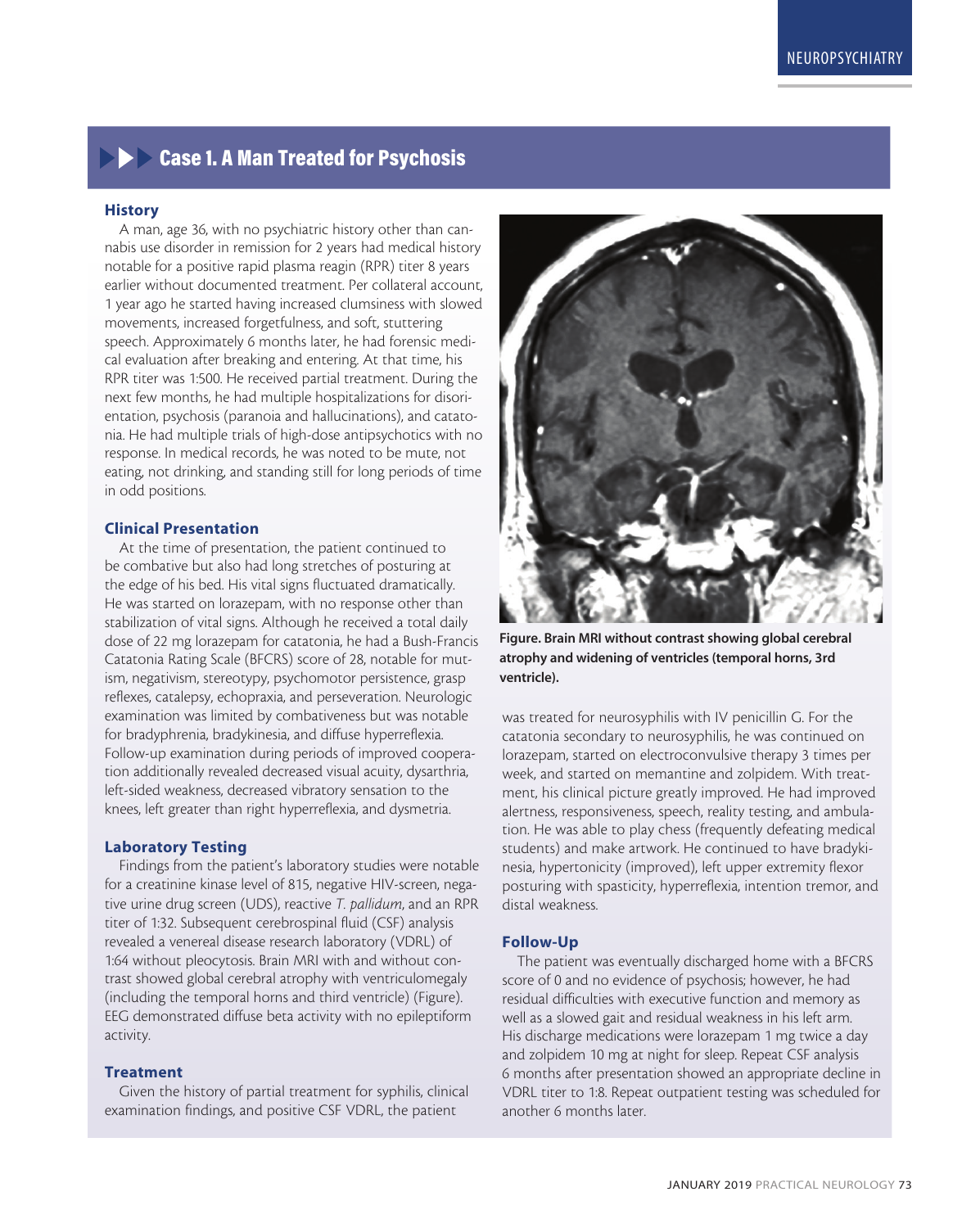# Case 2. A Man With Prefrontal and Mesiotemporal Cognitive Deficits

#### **History**

A man, age 59, with a silent stroke that occurred in his 40s and history of hypertension and type 2 diabetes, had no prior psychiatric history other than alcohol and cocaine use disorder. He exhibited bizarre behaviors (defecating on trays), disorganized and tangential thought processes, psychomotor agitation, insomnia, and speaking with nonsensical, clanging, rapid speech. He had a history of incompletely treated syphilis.

#### Clinical Presentation

Neuropsychiatric examination revealed prefrontal deficits of echolalia, echopraxia, dysexecutive function, perseveration, and utilization behavior (Figure 1). There were also mesiotemporal deficits of amnesia, hyperorality, and confabulation. Lateralizing features included right-sided Babinski and rooting reflexes. Medication trials of olanzapine in combination with clonazepam and haloperidol in combination with lorazepam, targeting psychosis and catatonia, were of minimal benefit.

#### Laboratory Studies

Admission workup revealed reactive *T. pallidum*, rapid plasma reagin (RPR) of 1:4, and negative HIV and urine drug screens. Subsequent cerebrospinal fluid (CSF) analysis was remarkable for nonreactive venereal disease research laboratory (VDRL), reactive fluorescent treponemal antibody absorption test (FTA-Abs), 3 nucleated cells with 95% lymphocytosis, glucose of 48, and protein level of 48. An EEG was unremarkable. Brain MRI without contrast showed mild diffuse atrophy and small vessel disease of the subcortical prefrontal  $(R > L)$  deep white matter and pons (Figure 2).

#### **Treatment**

Because of the history of partially treated syphilis and reactive FTA-Abs, the patient was treated with IV penicillin G. His Montreal Cognitive Assessment score improved from 13 to 22 (30 possible) over a month. He improved enough for antipsychotics and benzodiazepines to be discontinued. After 4 months, a decline was noted in cognition and mood that



Figure 1. Clock drawing task revealing perseveration and dysexecutive function.

improved with reintroduction of low-dose haloperidol. Repeat CSF analysis revealed a nonreactive VDRL and FTA-Abs. His brain MRI was unchanged.



Figure 2. Brain MRI without contrast showing mild diffuse atrophy and small vessel disease of the subcortical prefrontal  $(R > L)$  deep white matter and pons.